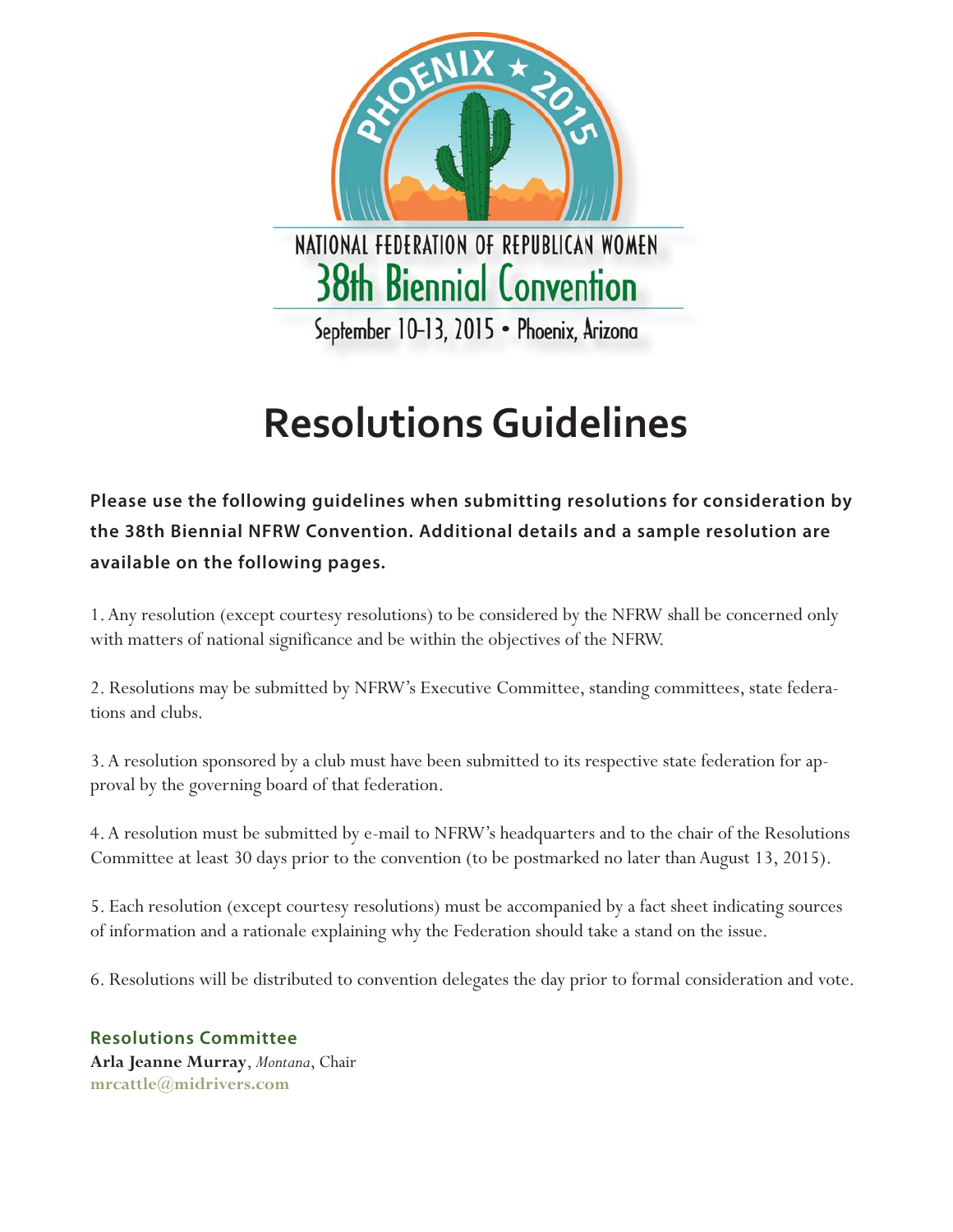

## **GUIDELINES FOR MAKING A RESOLUTION AT NFRW NATIONAL CONVENTIONS**

A resolution is a main motion, which, because of its importance or its length, is offered in a more formal matter.

 Any resolutions which are proposed for consideration by the National Federation of Republican Women (NFRW) must be concerned with only matters of national significance, and must be within the scope of the objectives of our Federation.

 If an individual member has a proposal to submit, she should do so by directing the resolution to her club. Upon receiving the approval by the governing body of the state federation, the resolution would then be sent to the proper person at the NFRW.

 All resolutions must be in proper form; when a club presents a resolution to the state federation, it should be worded as if the state were ready to vote on the resolution. That is to say, indicate that it is a state federation resolution. In the same manner, when a state federation submits a resolution to NFRW, it should be written to indicate that it is a National Federation resolution.

 It is important at each level, to have documentation of facts and sources of information. A rationale explaining reasons why the Federation should take a stand on the matter must also accompany the resolution.